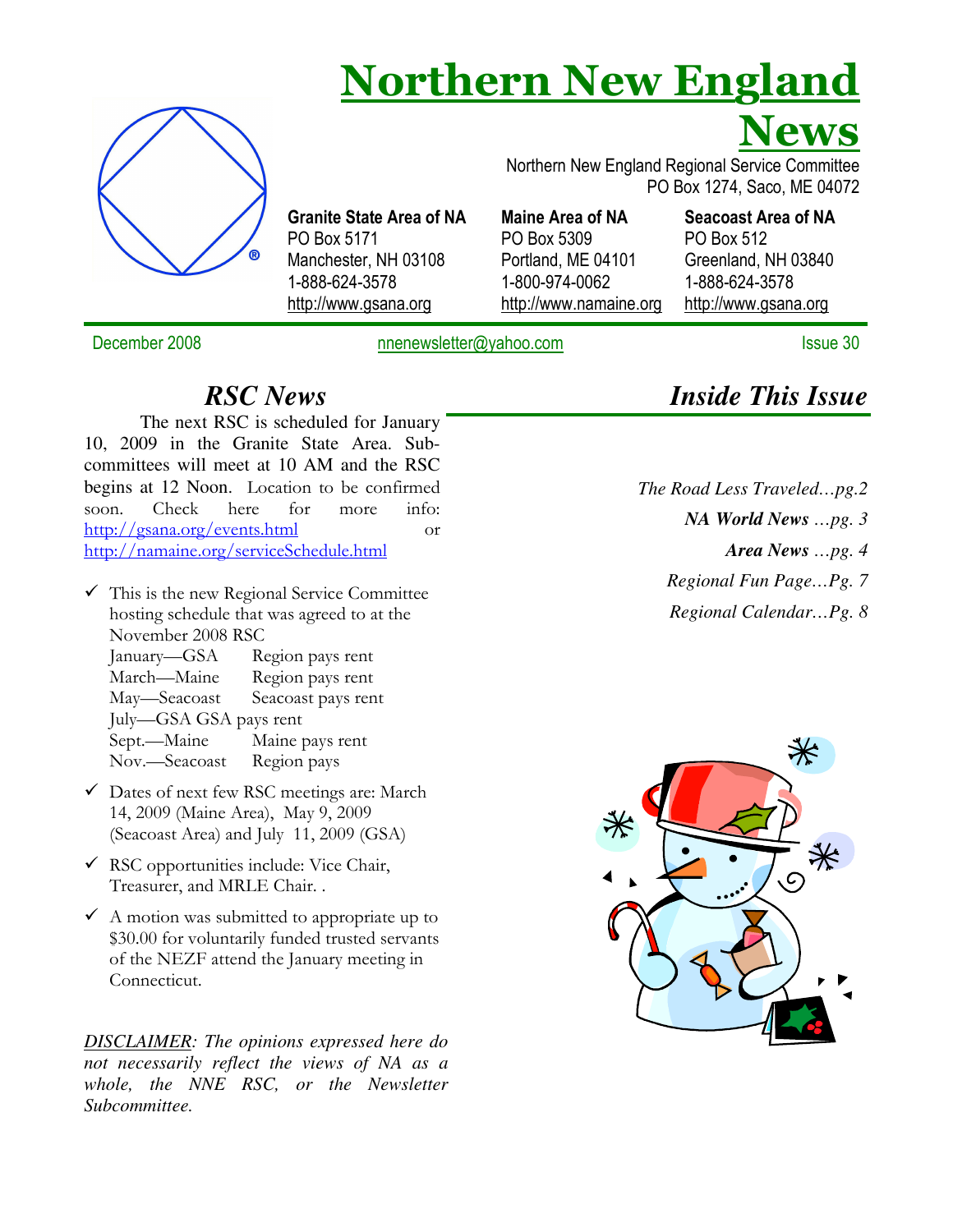#### *The Road Less Traveled*

*Can anyone remember why We payed so much to get so high. Can anyone remember how We got from there to here somehow.*

*Well I remember I felt so bad For losing all, what once I had. My self respect, my love, my friend Until my life had almost end.*

*When I came in I thought I knew All that there was bout me and you*. *Since then I've learned an open mind Is what I'll need if I'm to find*

*A loving power who'll guide my way To share the load of come what may The choice is mine, I must be still If I'm to give my life and will.*

*When I pretend to understand Is when my vice is well at hand. There comes a time to just let go Not what I reap but what I sow.*

*The seeds I plant, they must take hold. These thoughts I've thought must be told. To warn the others who're on their way That all that matters is* **JUST FOR TODAY**

*So if you think, I know you must A God above we all can trust. Then take the time to just reach out And help all those who are in doubt*.

> *Thanx 4 my clean time. Rob L RD Ontario*



#### Carry The Message!

"We can only keep what we have by giving it away." This is *your* space to share your experience, strength and hope. We have an open topic forum and a forum emphasizing service work. Poetry, Art, and articles regarding NA History (personal or archival snippets) are welcome. There are many ways to share experience, strength and hope.

#### Send contributions to:

nnenewsletter@yahoo.com *Please limit your sharing to half a page, single-spaced.* Thanks in advance for your participation.

 $\rightarrow$ February Issue Deadline: Jan. 15<sup>th</sup>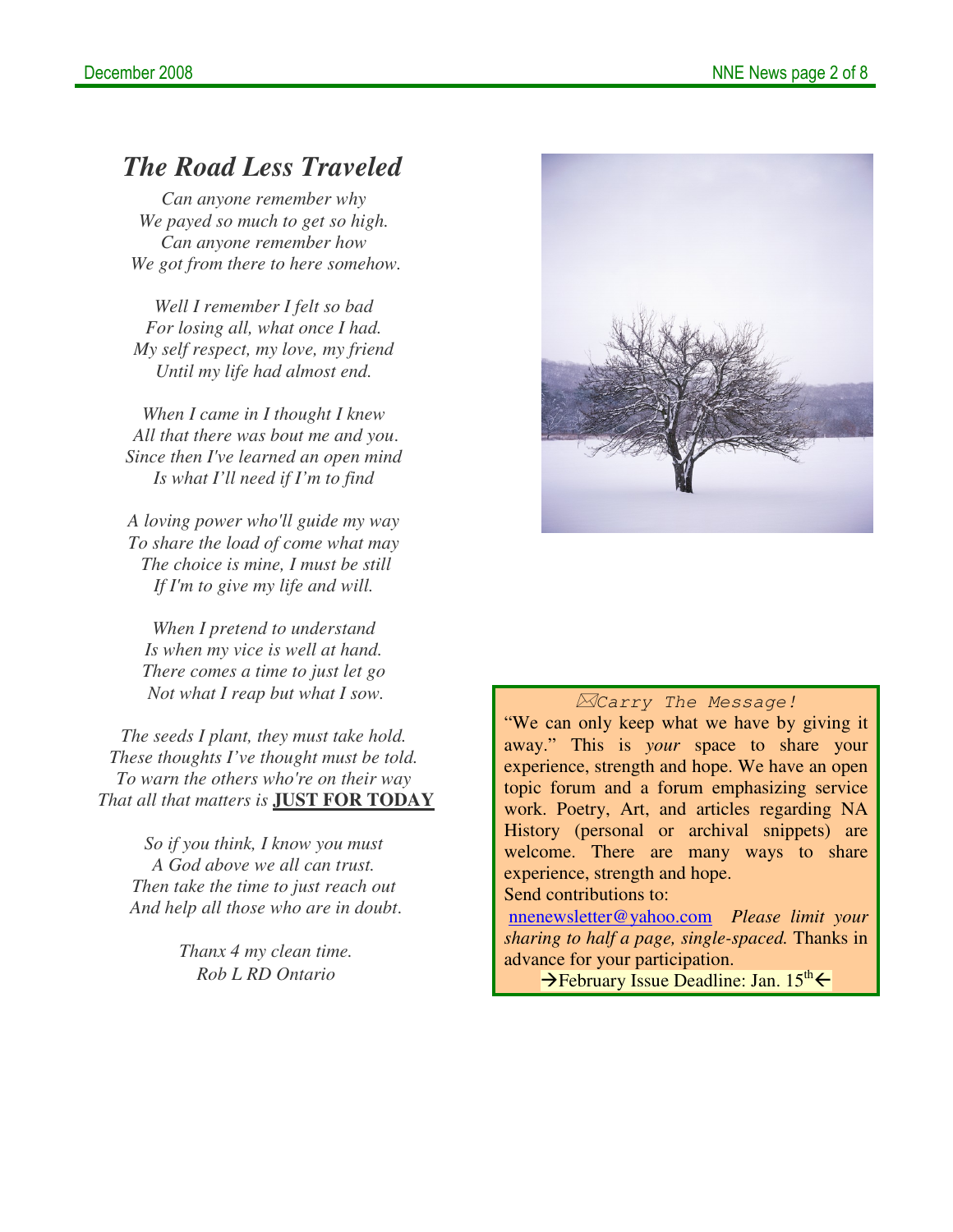

## *World Services News*

Here are a few things to check out from NA World Services:

- $\checkmark$  A link to the 2008 NA World Services Product Catalog: http://www.na.org/pdf/catalogs/Prod\_Cat\_2008.pdf
- $\checkmark$  A link to the latest NA World Services News magazine (NAWS News) http://www.na.org/pdf/nawsnews/en/NAWS\_News\_Sept08.pdf
- $\checkmark$  A link to the online version of the 6<sup>th</sup> Edition Basic Text http://www.na.org/pdf/litfiles/us\_english/Books/BT6E\_Webposting.pdf
- $\checkmark$  A link to the mini site of the Living Clean Project (proposed book length piece) including the Living Clean Survey. Our input is needed! http://www.na.org/conference/LC/index.htm
- $\checkmark$  A link to the latest edition of the NA Way Magazine http://www.na.org/pdf/naway/en/NAWay\_October\_2008.pdf

# *North East Zonal Forum*

Next NEZF meetings

 **January 23-25, 2009** hosted by Connecticut Region Courtyard by Marriott Cromwell 4 Sebethe Drive Cromwell, CT 06416 \$99/night

The topic for the January 2009 NEZF will be the Area Planning Tool adapted for the Zonal Forum. We will be using the Zonal Planning

Tool, not just discussing it.

There will also be much discussion about the delayed funding from regions for the upcoming Zonal Forum website.

- **June 26-28, 2009** hosted by Eastern New York region (with Zone Wide Workshop)
- $\checkmark$  **January 29, 30, 31 2010** hosted by Greater New York Region

Hi guys,

At WSC 2008 we voted on starting the process of writing a book about life in recovery beyond working the steps. Recently the work group posted a questionnaire to anyone who wished to fill it out about life in recovery. It is a simple interactive site and has the option of letting you save it and come back to it if you do not want to finish it all at once. It is only about 5 questions long.

If you have not already gotten word of this project, here is the link. I am hopeful that you will post this link along with a little blurb describing what it is about. Everyone can participate.

ILS Jamie



courtesy of the Beacon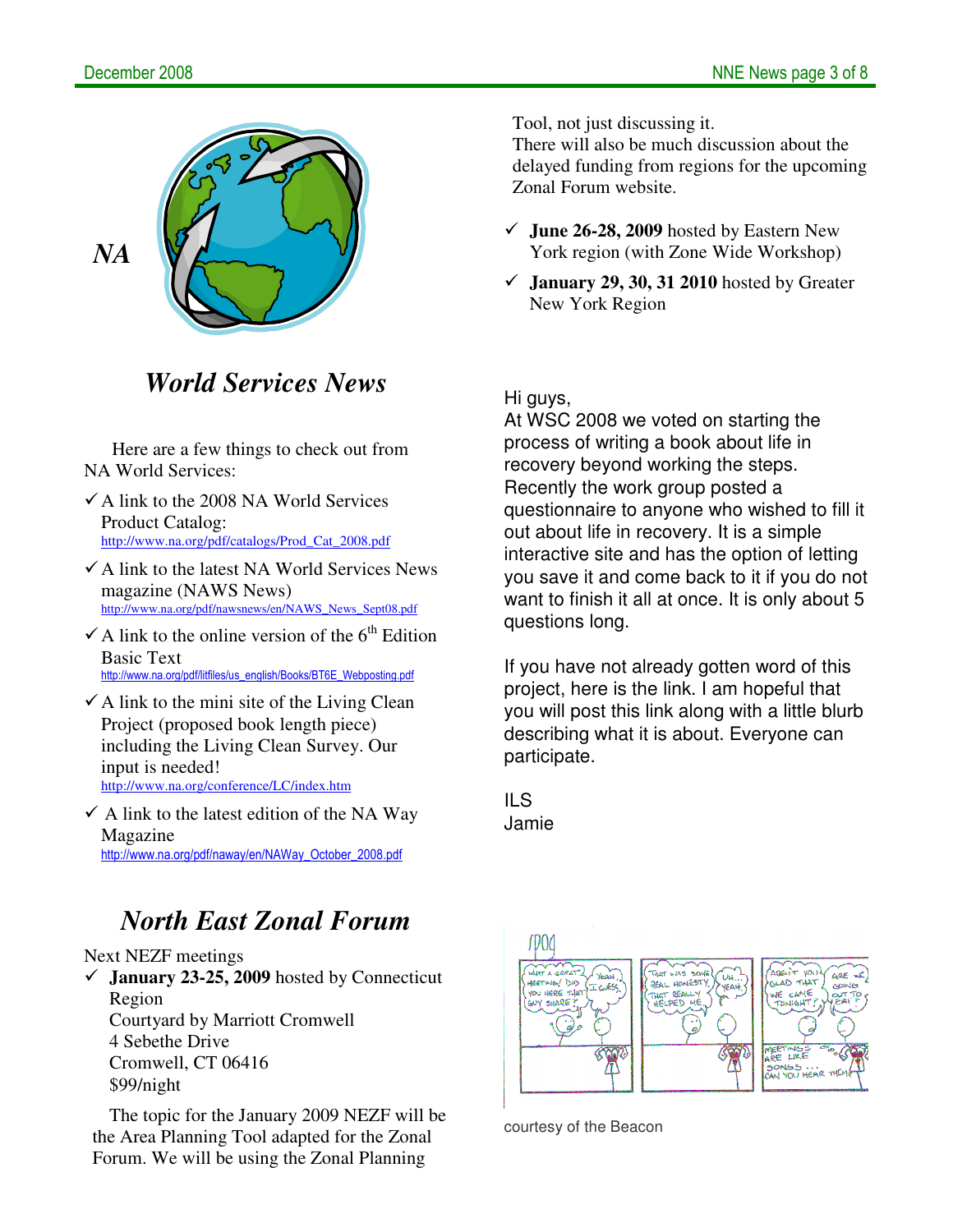# Meeting Times for Maine Area Service Committee of NA

**Dec 13, 2008 Jan 31, 2009 Feb 21,2009 Mar 28,2009 Apr 25, 2009 May 30, 2009 Jun 20, 2009 Jul 18, 2009 Aug 29, 2009 Sep 26, 2009 (location to be announced) Oct 31, 2009 Dec 19, 2009 \*We will begin with Sub-committees promptly at 10:30AM.**

#### Hello Everyone,

There has been another challenge to find a place to hold ASC and keep a similar central location for all GSRs. Midcoast Hospital in Brunswick has given us the use of a decent conference Room and we will begin meeting there on the 13th of December. Please print off the Word attachment which contains directions and times for our meetings.

Please forward to let others know of the schedule changes, and announce at local meetings please.

With Gratitude, Brad P

# **The Cost Of Freedom**

If what we really want is freedom from active addiction, it has become apparent that there is price to pay. This is just a short view of it, but the list is really quite long. I first realized in my efforts to stay clean that I had to do many things, things that other people did not have to do. I had to go to meetings every day, I had to read, write and ask for help. These things just did not happen it took letting

go of control, some humility and of course some

footwork. Then came service work, and that took more of the above, and some other things like selflessness, goodwill, and patience. I came to see that all of this valuable time,



which I thought I was using way to much of, was in actuality creating more time to do those things [all be it bit by bit] that I was unable to find the time to do before when I was using. A look back and I can see that in order to get I must give. In order to further my recovery, I must give of myself to my recovery. I then move into that whole I want more than I can handle and being who I am I go a little overboard, and the return on my investment starts to dwindle and I become quickly disillusioned, judgmental and eventually hopeless. So the search for balance begins, looking for the right combination of investment of time and effort, in order to receive the biggest return of freedom. I can say that the search is an ongoing effort because by nature the definition of freedom continues to change. Freedom from active addiction, freedom from negative patterns of thought, freedom from destructive behaviors, and freedom from self imposed prisons of guilt, remorse and selfacceptance.

There is a cost for this freedom and freedom itself is something that is as personal as surrender is. If we want physical, emotional, or spiritual freedom are we truly willing to pay the cost? Take the cost of being honest for example. As we grow up in recovery we find out - again - that

honesty takes practice and comes at the cost of acceptance mostly of ourselves but looks like acceptance of others. What if we lose them from our lives, or their good thoughts about us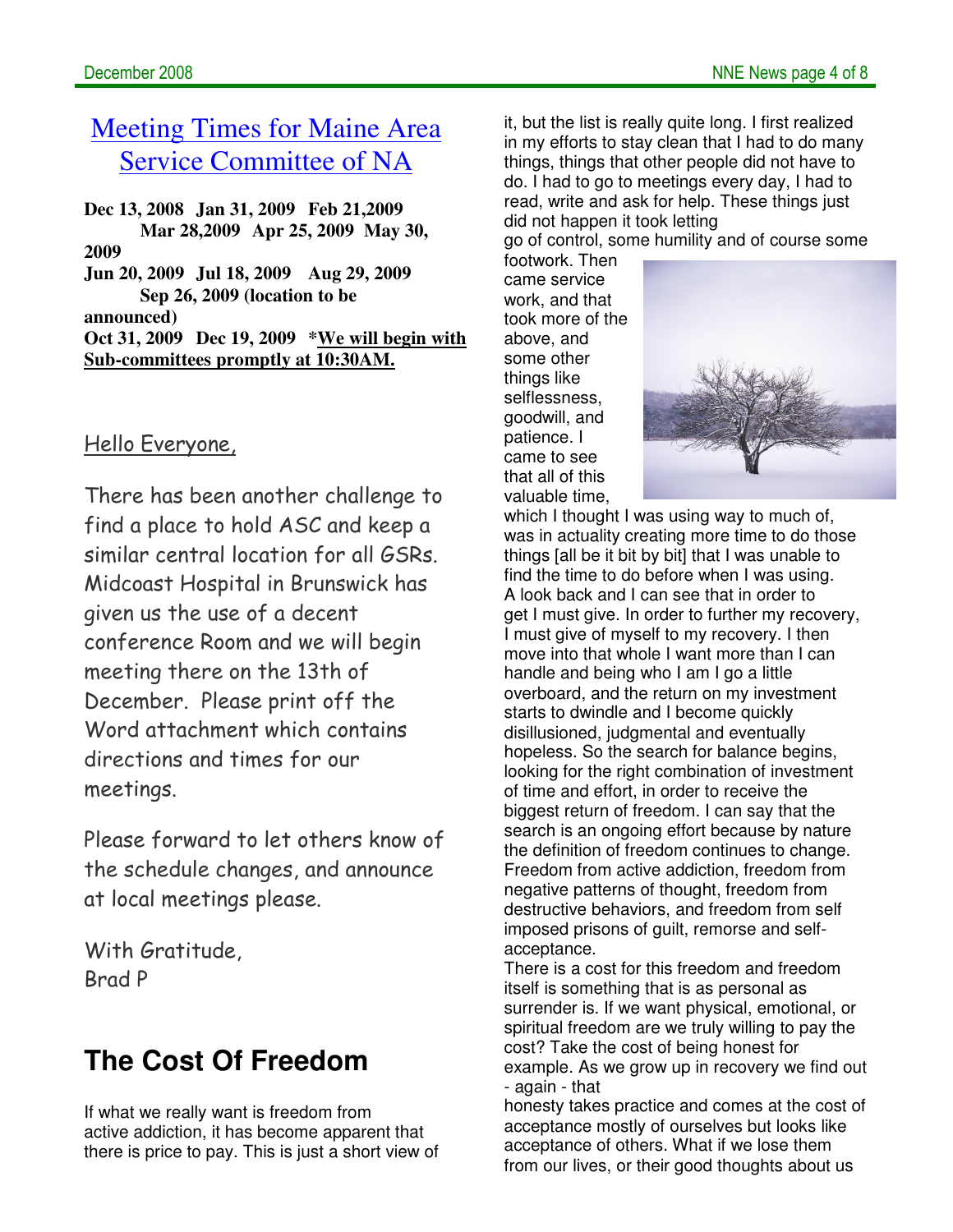disappear because of being too honest? What about our good NA reputation when we share honestly about thoughts about how things are being done in and around NA, not to mention how people are doing?

How willing are we to be honest, with ourselves, and with others? This cost can be high for some and not for others, as is with most of our recovery.

How about open mindedness? Are we really willing to pay the price that even though we might have been around awhile, lived thru some things, that we do not know, that somehow we missed it, even though we have been thru hell trying to figure it out? Is the cost to our ego and pride worth it? The chance that we might be wrong –again- is a daunting one that we do not like to think of. When we look deeply at the things we need to do, the cost, then we begin to see why people with a lot of clean time still do those basic things. It is to help develop the willingness to pay the cost of recovery, on a daily basis. To continue to pay into something which has returns that we may or may have never dreamed of, but of which, we have faith is better than we can get on our own. Each spiritual principle has a cost, some small, some large, but each does. The willingness to pay, to do, is the how we achieve our freedom. Yes all these things come at a cost; whether we chose to pay it is up to each one of us and how much freedom we want becomes something of that is not talked about. It is not talked about in the meetings a lot, if ever. but the question is how much freedom do we really want? If we say that we want freedom we must be clear on what we want freedom from, or freedom for**.**  This is perhaps the greatest thing that any person can choose to contemplate at any point in life. It is because of this that I have come to believe that the fear is not really the cost -- but the actual freedom itself. TIM B.

# Loving Myself Spiritually!!

So to start off I don't want to make out I 'm this spiritual guru or holier than thou per say.... But I wanted to write about something that means

a great deal to me and this is part of my path in life. I came into this program with a serious anger issue and resentment ready to fly off the handle.

Willing to do things every thing but say the word god or become more spiritual I was already spiritual!! Yeah!! I was a mess didn't know my head from my ass and wanted everything my way including taking control of what you were doing!

So, anyhow I started to realize a lot of the things I was doing and the ways I was acting wasn't who I really wanted to be anymore. So I had to start doing something different. I finally got back into meditating little by little and getting more comfortable with myself to sit still longer and BREATHE! I emphasize this! Getting to know the true me. And with doing this I pay more attention to self and lessen ulterior motives in my life and build a strong conscious awareness in my soul. Caring for others enables me to love, have true relationships, not heckle others, spiritually grow and become a better human being. It seems a lot in meetings we try not to talk about spirituality people scare easy and no one wants to share there beliefs as if there's is different from yours they may be shunned or thought of as weird! Screw them!!

I 'm grateful for spirituality and ill tell you about it; it plays the greatest part in how I stay clean and stay centered. Without spirituality and love I 'd be a drowning soul again with nowhere to turn. Now I bring up the topic on spirituality without a sick stomach to the sound of the word and am so happy to be able to live life out of the box and into the solution.

One Love, Tanya H.

### Perception Is Reality

I've heard it said that perception is reality, and I believe that to be true and a fact. I'm not going to get in Webster's or Roget's head but I will share my experience. An old adage states that if it walks like a duck and talks like a duck, then it must be a duck. I perceive it to be a duck, my brain registers it as a duck, so it becomes my truth and I share with a friend that I've seen and heard a duck. But is it fact? Not hardly. In all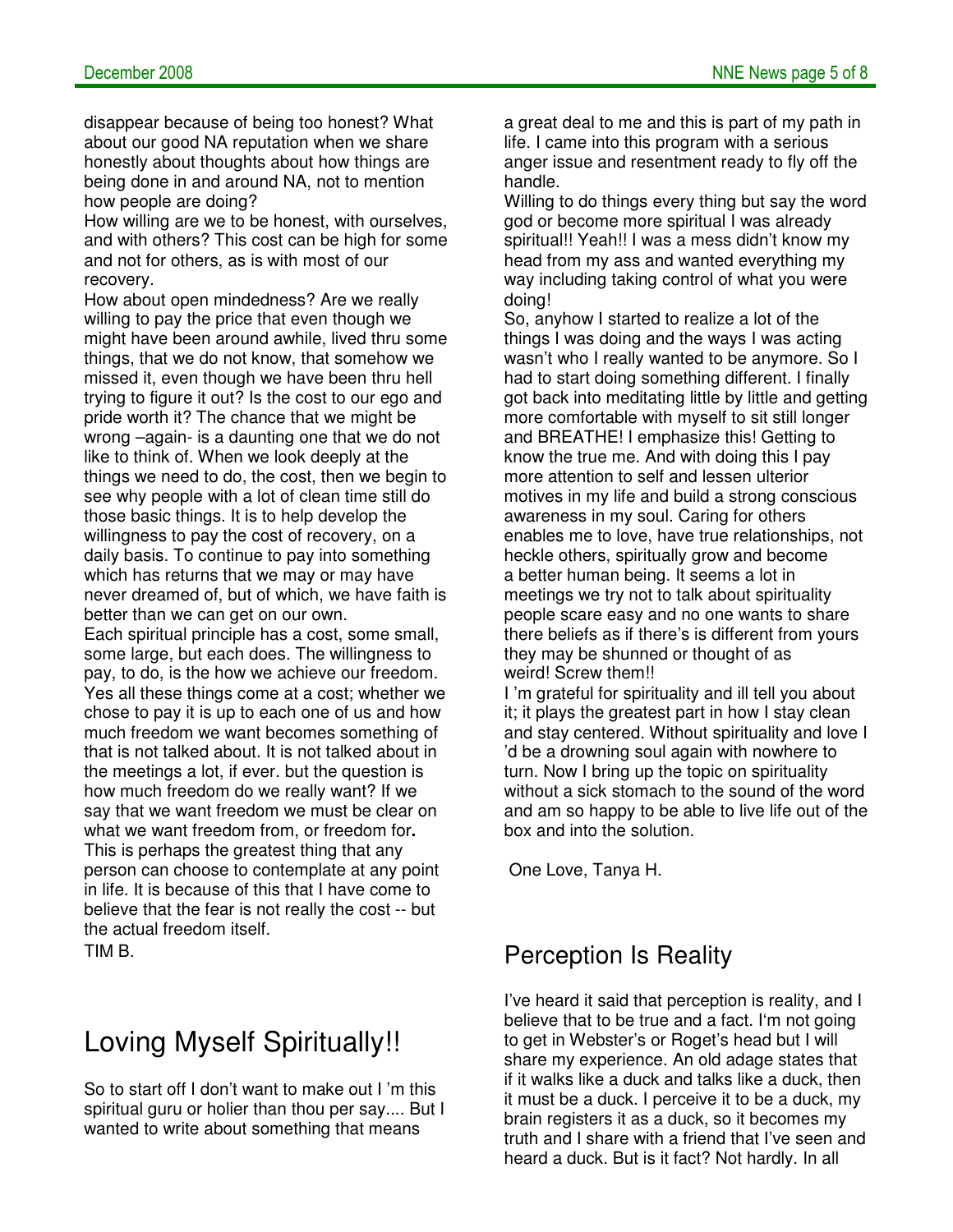actuality the creature could have been a teal or a loon, both of which are very "duck like." If I'm a recovering addict, I better walk and talk like a recovering addict, or it could prove costly. That's the truth and a fact. I just lost a friend who talked like a recovering addict but who unfortunately couldn't walk like one and that cost her life. So how are you perceived today? Does it match the way you walk and talk? Truth is, my life depends on me walking and talking and most importantly, living like a recovering addict. And that's a fact.

Matt B.

#### Service Work

I have service on the brain. If you happen to be in a meeting with me and it's a slow night for topics, I'll bring it up. And bitch or complain about whatever happens to be on my mind at that particular moment. The great thing about that and all meeting topics is that we gain insight and experience from everyone else at the meeting, suggestions. On a recent evening I bitched about the lack of commitment from members in this area and how our service structure is compiled of the same twenty to thirty addict's year in and year out (even wrote an article about it last month). People shared and admitted their lack of commitment and interest in service. I felt good and proper for bringing up a topic so vital to recovery. Then the insight came. An addict with several hundred years clean mentioned that one of the reasons service is looked upon as a chore as opposed to a benefit of recovery is that we treat it that way. We beg for service commitments. "Oh, you got the willingness, you got the job". "F" the clean time requirements and all those other great things that have come out of my mouth in an effort to get someone to carry some keys or make coffee. I don't know how many times I've sat in meetings starring down a chair person in an effort to get them to stop someone who's been sharing for 25 minutes. When said chair person has 27 days clean and really doesn't know any better. We just needed someone with the willingness to chair the damn meeting. So there it is. This addict with a hundred years clean went on to say that he

could remember back to when he was new and couldn't wait to get a year clean and become a GSR. How much he wanted to be involved and be a part of, but that he knew he had to get some recovery first, before he could attempt to fulfill a yearlong service commitment. The pink cloud is great. We all love when a newcomer shows that enthusiasm that I so sorely need in my life. Watching someone get 30, 60 and 90 day key tags is an awesome experience for everyone in the room. I swell with pride for NA when I see someone hold that key tag in their hand like they really accomplished something for the first time in a long time. The worlds a beautiful place, clean after years of loneliness, degradation and despair. Hope is a beautiful thing. Then the service junkie pounces. "You need to give some of that back. Give back what was so freely given" and all those other lines we use to get people involved. "Here's the keys to this church, uh, keep coming back and uh, good luck trying to get rid of those". Duck, duck, goose… Predecessors, experience, and Traditions, are probably there for a good reason. Perhaps the reason we have clean time requirements is because they are important. Maybe we shouldn't wave them at the drop of a hat. Service work could be looked at as something I get to do as opposed to something I have to do now, because I'm clean. Most of the time I don't know my ass from a hole in the ground, at ninety days clean, I would have done anything anyone told me, if I thought I could get away with it or that it might make me feel better. At times today I might still have that attitude but I also have a sponsor, HP and a solid support group I can call upon and that can call me on my shit. Clean time counts, and if you think it doesn't, wake up some morning without any. If there is no one there with the clean time and the willingness to fill a position then maybe it should remain vacant. We all know that no member is less than or greater than any other member. We all know that we need to do our part. Experience says, the reason we did THIS was because of THAT. Keep it simple, pray, work the steps, go to meetings and be of love and service.

Gene H.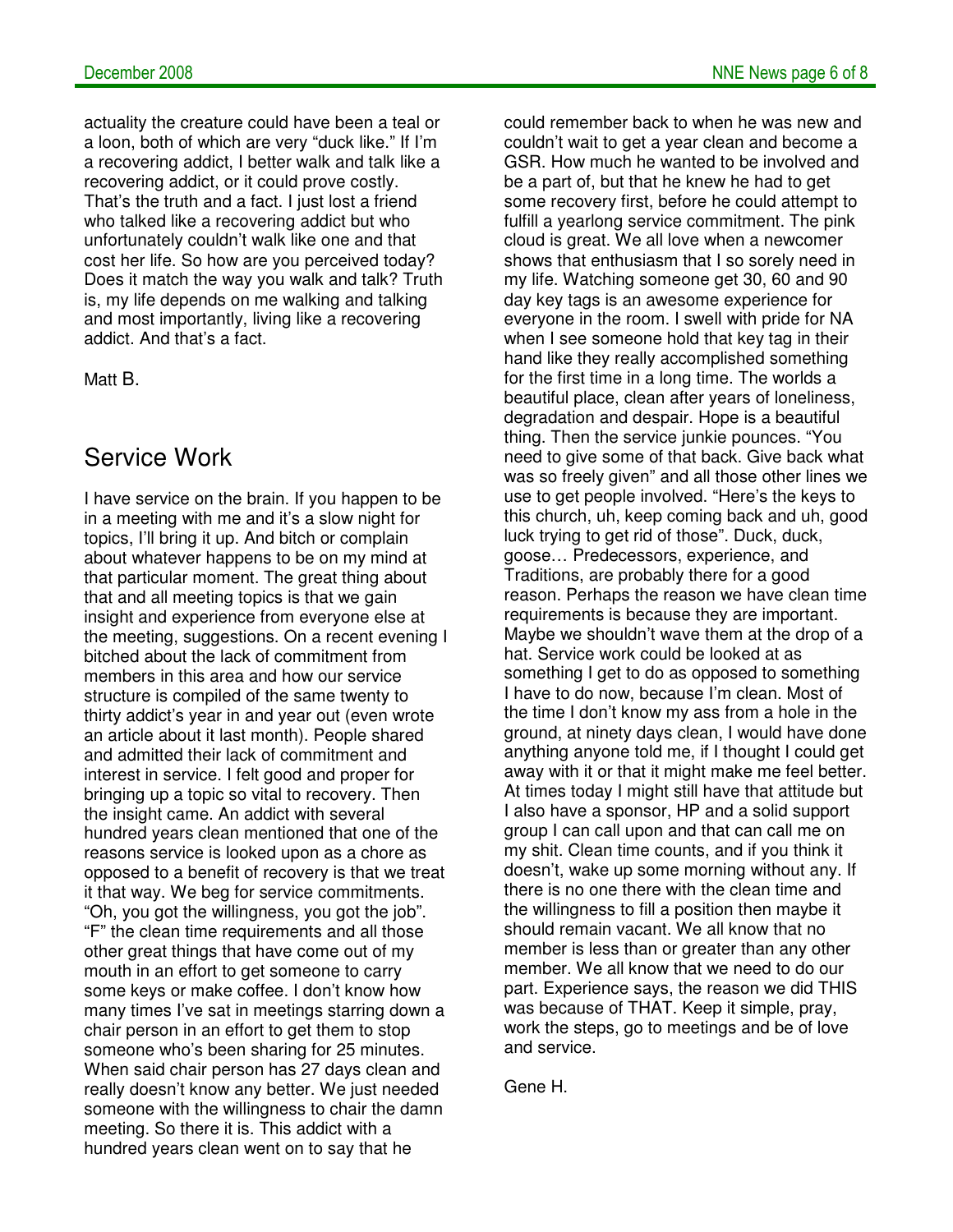# Fun Page Why Are We Here?



#### **CROSSWORD**

#### Across

1. Some sought a cure by \_\_\_\_ change.

3. We were \_\_\_\_ and did not know it. 8. \_\_\_\_ change was what we really needed.

10. Before coming to the Fellowship of N.A., we could not \_\_\_\_\_ our own lives. 11. Regardless of what we tried, we could not \_\_\_\_ from our disease. 12. The ultimate weapon for recovery is

the addict.

Down

\_\_\_\_.

2. \_\_\_\_ leads to recovery.

4. We find that we suffer from a \_\_\_\_, not a moral dilemma.

5. We tried limiting our usage to \_\_\_\_ amounts without success.

6. We had had enough of self-\_\_\_\_.

7. Today, we experience a full range of



9. When nothing relieved our paranoia and fear, we hit bottom and became ready to ask for \_\_\_\_.